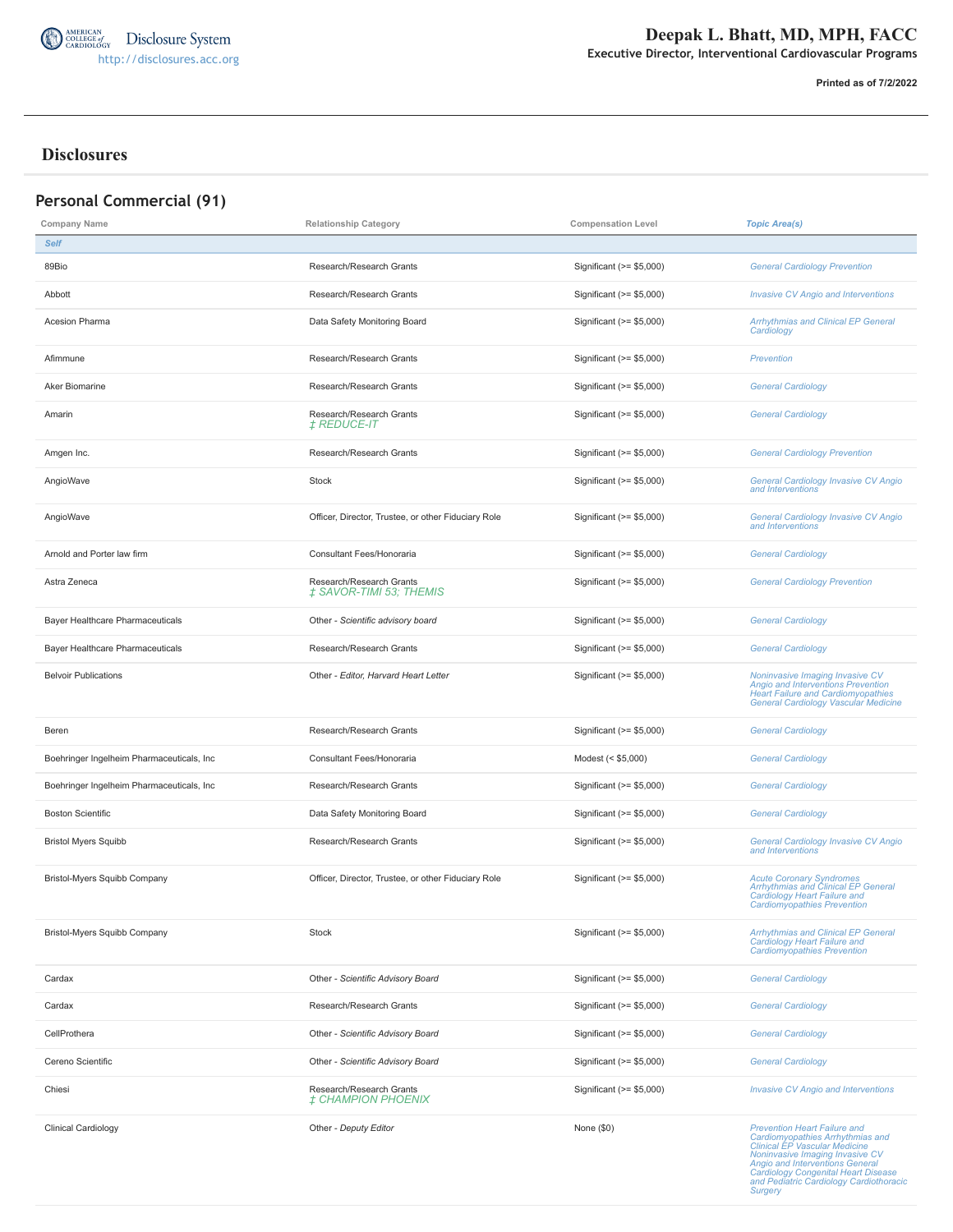| <b>Company Name</b>                 | <b>Relationship Category</b>                                                      | <b>Compensation Level</b> | <b>Topic Area(s)</b>                                                                                                                                            |
|-------------------------------------|-----------------------------------------------------------------------------------|---------------------------|-----------------------------------------------------------------------------------------------------------------------------------------------------------------|
| Contego                             | Data Safety Monitoring Board<br>Significant (>= \$5,000)                          |                           | <b>Invasive CV Angio and Interventions</b>                                                                                                                      |
| Cowen and Company                   | Consultant Fees/Honoraria<br>Modest (< \$5,000)                                   |                           | <b>General Cardiology</b>                                                                                                                                       |
| DRS.LINQ                            | Stock<br>Significant (>= \$5,000)                                                 |                           | <b>General Cardiology</b>                                                                                                                                       |
| DRS.LINQ                            | Officer, Director, Trustee, or other Fiduciary Role<br>Significant (>= \$5,000)   |                           | <b>General Cardiology</b>                                                                                                                                       |
| Eisai                               | Research/Research Grants                                                          | Significant (>= \$5,000)  | <b>Invasive CV Angio and Interventions</b><br><b>General Cardiology</b>                                                                                         |
| Eli Lilly and Company               | Research/Research Grants                                                          | Significant (>= \$5,000)  | <b>General Cardiology</b>                                                                                                                                       |
| Elsevier                            | Other - Royalty                                                                   | Significant (>= \$5,000)  | <b>Invasive CV Angio and Interventions</b>                                                                                                                      |
| Elsevier Practice Update Cardiology | Consultant Fees/Honoraria                                                         | Significant (>= \$5,000)  | General Cardiology Invasive CV Angio<br>and Interventions                                                                                                       |
| Ethicon                             | Research/Research Grants<br><i>‡STAMPEDE</i>                                      | Significant (>= \$5,000)  | <b>Prevention General Cardiology</b>                                                                                                                            |
| Faraday                             | Research/Research Grants                                                          | Significant (>= \$5,000)  | <b>General Cardiology</b>                                                                                                                                       |
| FlowCo                              | Research/Research Grants                                                          | None $(\$0)$              | <b>Invasive CV Angio and Interventions</b>                                                                                                                      |
| <b>Forest Laboratories</b>          | Research/Research Grants                                                          | Significant (>= \$5,000)  | <b>General Cardiology</b>                                                                                                                                       |
| Fractyl                             | Research/Research Grants                                                          | Significant (>= \$5,000)  | <b>General Cardiology</b>                                                                                                                                       |
| Garmin                              | Research/Research Grants                                                          | Significant (>= \$5,000)  | <b>Arrhythmias and Clinical EP General</b><br>Cardiology                                                                                                        |
| <b>High Enroll</b>                  | Stock                                                                             | Significant (>= \$5,000)  | <b>General Cardiology</b>                                                                                                                                       |
| <b>High Enroll</b>                  | Officer, Director, Trustee, or other Fiduciary Role                               | Significant (>= \$5,000)  | <b>General Cardiology</b>                                                                                                                                       |
| <b>HLS Therapeutics</b>             | Research/Research Grants<br>Significant (>= \$5,000)<br>$\ddagger$ COVID-19       |                           | <b>General Cardiology</b>                                                                                                                                       |
| <b>HMP Global</b>                   | Other - Editor, Journal of Invasive Cardiology                                    | Significant (>= \$5,000)  | <b>Invasive CV Angio and Interventions</b>                                                                                                                      |
| Idorsia                             | Research/Research Grants                                                          | Significant (>= \$5,000)  | <b>Acute Coronary Syndromes</b>                                                                                                                                 |
| Ironwood                            | Research/Research Grants                                                          | Significant (>= \$5,000)  | <b>General Cardiology</b>                                                                                                                                       |
| Ischemix                            | Research/Research Grants<br><b>‡CARIN Trial</b>                                   | Significant (>= \$5,000)  | <b>Invasive CV Angio and Interventions</b>                                                                                                                      |
| Janssen Pharmaceuticals, Inc.       | Research/Research Grants                                                          | Significant (>= \$5,000)  | <b>General Cardiology</b>                                                                                                                                       |
| Janssen Pharmaceuticals, Inc        | Other - Scientific Advisory Board                                                 | Modest (< \$5,000)        | <b>General Cardiology</b>                                                                                                                                       |
| Javelin                             | Data Safety Monitoring Board                                                      | Significant (>= \$5,000)  | <b>Invasive CV Angio and Interventions</b>                                                                                                                      |
| Journal of Invasive Cardiology      | Other - Editor                                                                    | Significant (>= \$5,000)  | Invasive CV Angio and Interventions<br>Arrhythmias and Clinical EP Congenital<br>Heart Disease and Pediatric Cardiology<br>Vascular Medicine General Cardiology |
| K <sub>2</sub> P                    | Consultant Fees/Honoraria                                                         | Significant (>= \$5,000)  | <b>General Cardiology</b>                                                                                                                                       |
| Level Ex                            | Consultant Fees/Honoraria                                                         | Significant (>= \$5,000)  | <b>General Cardiology</b>                                                                                                                                       |
| Lexicon                             | Research/Research Grants<br>Significant (>= \$5,000)<br>‡ SCORED, SOLOIST         |                           | <b>General Cardiology</b>                                                                                                                                       |
| Medscape Cardiology                 | Other - Advisory Board - previous                                                 | None $(\$0)$              | <b>General Cardiology</b>                                                                                                                                       |
| Medtelligence/WebMD                 | Consultant Fees/Honoraria                                                         | Significant (>= \$5,000)  | <b>General Cardiology Prevention</b>                                                                                                                            |
| Medtronic                           | Research/Research Grants<br>Significant (>= \$5,000)<br><b>‡ SYMPLICITY HTN-3</b> |                           | <b>Invasive CV Angio and Interventions</b><br><b>General Cardiology</b>                                                                                         |
| Merck                               | Other - Scientific Advisory Board                                                 | Modest (< \$5,000)        | <b>General Cardiology</b>                                                                                                                                       |
| Merck & Co., Inc.                   | Other - Planning committee for clinical study                                     | None $(\$0)$              | <b>Acute Coronary Syndromes Prevention</b><br>Vascular Medicine                                                                                                 |
| <b>MJH Life Sciences</b>            | Consultant Fees/Honoraria                                                         | Significant (>= \$5,000)  | <b>General Cardiology</b>                                                                                                                                       |
| Moderna                             | Research/Research Grants                                                          | Significant (>= \$5,000)  | <b>General Cardiology</b>                                                                                                                                       |
| MyoKardia                           | Other - Scientific Advisory Board                                                 | Significant (>= \$5,000)  | <b>General Cardiology</b>                                                                                                                                       |
| MyoKardia                           | Research/Research Grants                                                          | Significant (>= \$5,000)  | <b>General Cardiology</b>                                                                                                                                       |
| NirvaMed                            | Research/Research Grants                                                          | Significant (>= \$5,000)  | <b>General Cardiology</b>                                                                                                                                       |
| NirvaMed                            | Other - Scientific Advisory Board                                                 |                           | <b>General Cardiology</b>                                                                                                                                       |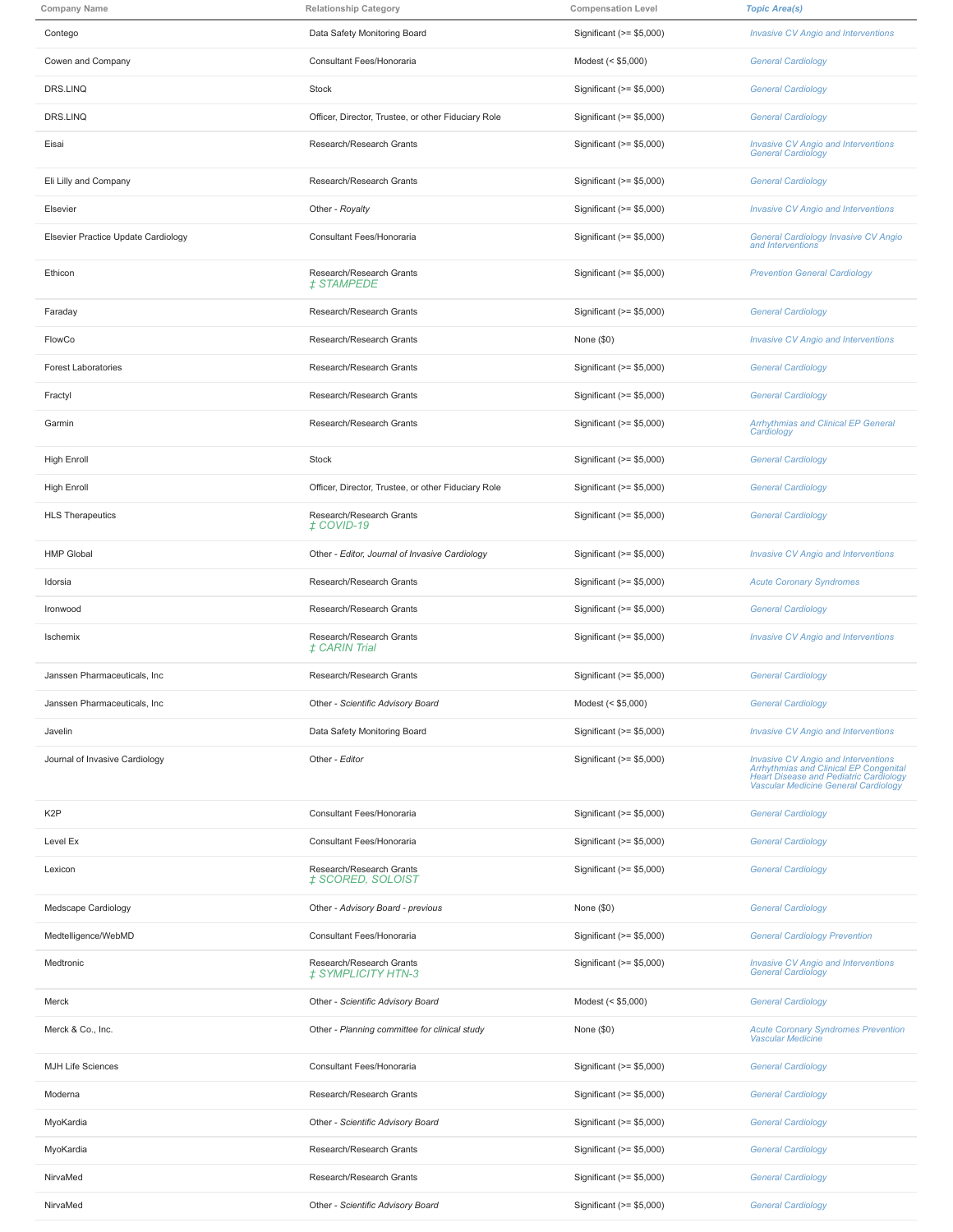| <b>Company Name</b>                                                                                  | <b>Relationship Category</b>                         | <b>Compensation Level</b> | <b>Topic Area(s)</b>                                                    |  |
|------------------------------------------------------------------------------------------------------|------------------------------------------------------|---------------------------|-------------------------------------------------------------------------|--|
| Novartis                                                                                             | Research/Research Grants                             | Significant (>= \$5,000)  | <b>General Cardiology</b>                                               |  |
| Novartis Corporation                                                                                 | Data Safety Monitoring Board                         | Significant (>= \$5,000)  | <b>General Cardiology</b>                                               |  |
| Novo Nordisk Inc.                                                                                    | Other - Scientific Advisory Board                    | Modest (< \$5,000)        | <b>General Cardiology</b>                                               |  |
| Oakstone CME                                                                                         | Consultant Fees/Honoraria                            | Significant (>= \$5,000)  | General Cardiology Invasive CV Angio<br>and Interventions               |  |
| Owkin                                                                                                | Research/Research Grants                             | Significant (>= \$5,000)  | <b>General Cardiology</b>                                               |  |
| Pfizer Inc                                                                                           | Research/Research Grants                             | Significant (>= \$5,000)  | <b>General Cardiology</b>                                               |  |
| PhaseBio                                                                                             | Other - Scientific Advisory Board                    | Significant (>= \$5,000)  | <b>General Cardiology</b>                                               |  |
| PhaseBio                                                                                             | Research/Research Grants                             | Significant (>= \$5,000)  | <b>General Cardiology</b>                                               |  |
| <b>Piper Sandler</b>                                                                                 | Consultant Fees/Honoraria                            | Modest (< \$5,000)        | <b>General Cardiology</b>                                               |  |
| PLx Pharma                                                                                           | Other - Scientific Advisory Board                    | Significant (>= \$5,000)  | <b>General Cardiology</b>                                               |  |
| PLx Pharma                                                                                           | Research/Research Grants                             | Significant (>= \$5,000)  | General Cardiology Invasive CV Angio<br>and Interventions               |  |
| Recardio                                                                                             | Research/Research Grants                             | Significant (>= \$5,000)  | <b>General Cardiology</b>                                               |  |
| Regado Biosciences                                                                                   | Other - Scientific advisory board - previous         | None (\$0)                | <b>Invasive CV Angio and Interventions</b><br>General Cardiology        |  |
| Regeneron                                                                                            | Research/Research Grants                             | Significant (>= \$5,000)  | <b>Acute Coronary Syndromes General</b><br><b>Cardiology Prevention</b> |  |
| Roche                                                                                                | Research/Research Grants                             | Significant (>= \$5,000)  | <b>Prevention General Cardiology</b>                                    |  |
| Sanofi Aventis                                                                                       | Research/Research Grants                             | Significant (>= \$5,000)  | <b>Invasive CV Angio and Interventions</b><br>General Cardiology        |  |
| Slack Publications/Cardiology Research Foundation<br>Other - Editor, Cardiology Today's Intervention |                                                      | Significant (>= \$5,000)  | <b>Invasive CV Angio and Interventions</b>                              |  |
| Stasys                                                                                               | Other - Scientific Advisory Board                    | Significant (>= \$5,000)  | <b>General Cardiology</b>                                               |  |
| Stasys                                                                                               | Research/Research Grants                             |                           | <b>General Cardiology</b>                                               |  |
| Synaptic                                                                                             | Research/Research Grants                             |                           | <b>General Cardiology</b>                                               |  |
| Takeda                                                                                               | Research/Research Grants<br>None (\$0)               |                           | General Cardiology Invasive CV Angio<br>and Interventions               |  |
| The Medicines Company                                                                                | Research/Research Grants<br><b>± CHAMPION Trials</b> | Significant (>= \$5,000)  | General Cardiology Invasive CV Angio<br>and Interventions               |  |
| <b>TobeSoft</b>                                                                                      | Officer, Director, Trustee, or other Fiduciary Role  | Significant (>= \$5,000)  | Other                                                                   |  |
| WebMD                                                                                                | Consultant Fees/Honoraria                            | Significant $(>= $5,000)$ | <b>Invasive CV Angio and Interventions</b><br><b>General Cardiology</b> |  |
| Wiley                                                                                                | Consultant Fees/Honoraria                            | Significant (>= \$5,000)  | <b>General Cardiology</b>                                               |  |

# **Additional Personal Commercial Disclosures for Education Activities (0)**

No disclosures on record

## **Personal Organizational or Other Non-Commercial (26)**

| Non-Commercial Enity Name                                                           | <b>Compensation Level</b><br><b>Relationship Category</b>                |                           | <b>Topic Area(s)</b>                                      |
|-------------------------------------------------------------------------------------|--------------------------------------------------------------------------|---------------------------|-----------------------------------------------------------|
| <b>Self</b>                                                                         |                                                                          |                           |                                                           |
| Canadian Medical and Surgical Knowledge Translation<br>Research Group               | Consultant Fees/Honoraria                                                | Significant (>= \$5,000)  | <b>General Cardiology</b>                                 |
| American College of Cardiology                                                      | Other - Vice Chair, Accreditation Committee                              | Significant (>= \$5,000)  | <b>General Cardiology</b>                                 |
| American College of Cardiology<br>Other - Chair, ACTION Registry Steering Committee |                                                                          | None $(\$0)$              | <b>Acute Coronary Syndromes</b>                           |
| American College of Cardiology                                                      | Other - Board of Trustees                                                | None $(\$0)$              | <b>General Cardiology</b>                                 |
| American College of Cardiology                                                      | Other - Guest Editor, Associate Editor, JACC                             | Significant $(>= $5,000)$ | General Cardiology Invasive CV Angio<br>and Interventions |
| American College of Cardiology                                                      | Other - Senior Associate Editor, ACC.org                                 | Significant $(>= $5,000)$ | <b>General Cardiology</b>                                 |
| American Heart Association                                                          | Other - Chair, American Heart Association Quality Oversight<br>Committee | None $(\$0)$              | <b>General Cardiology</b>                                 |
| Assistance Publique-Hôpitaux de Paris                                               | Data Safety Monitoring Board                                             | Significant (>= \$5,000)  | Other                                                     |
| Baim Institute for Clinical Research<br>† CSL Behring                               | Other - Clinical Trial Executive Committee Member                        | Significant $(>= $5,000)$ | <b>Acute Coronary Syndromes</b>                           |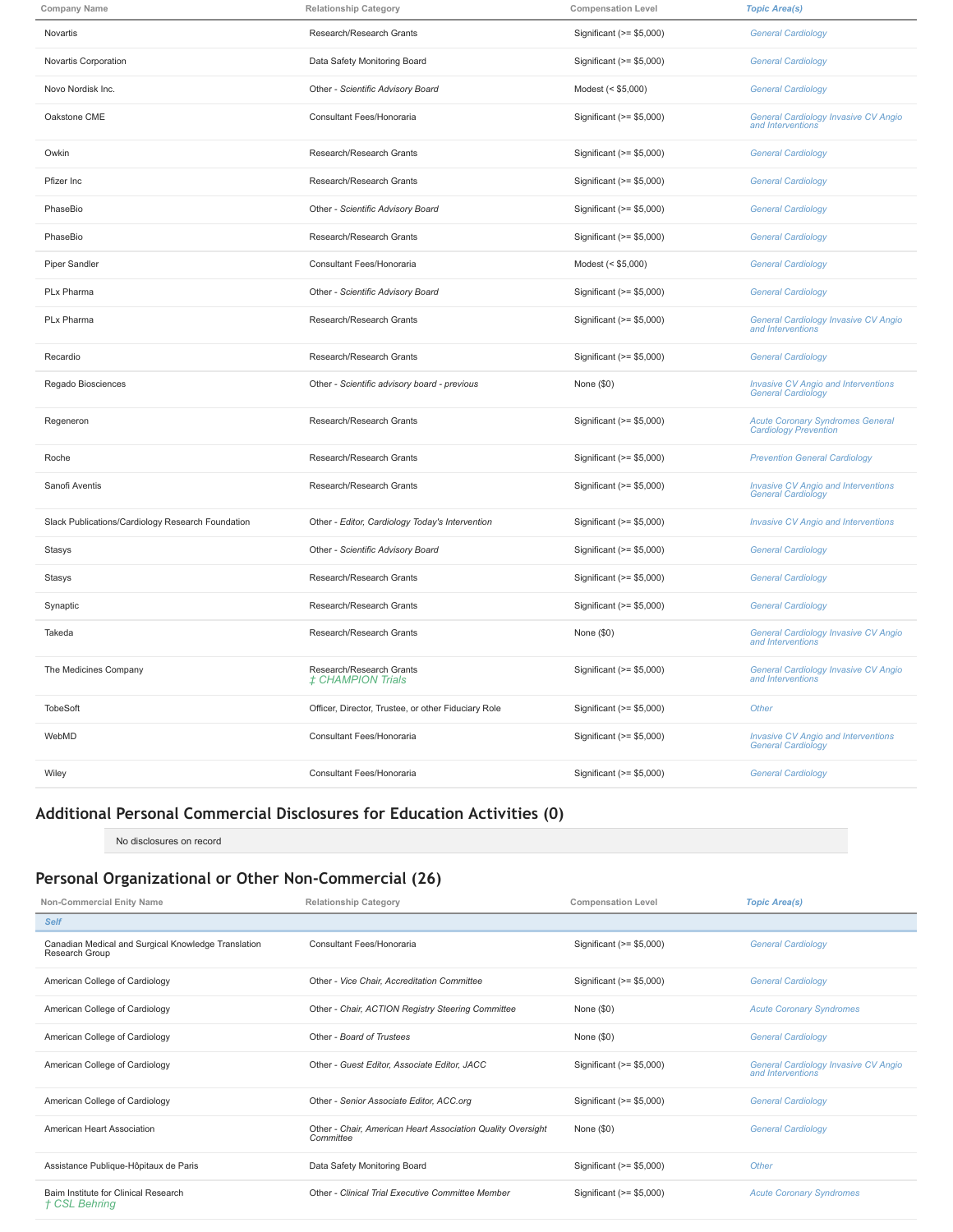| <b>Non-Commercial Enity Name</b>                                                                                                                           | <b>Relationship Category</b><br><b>Compensation Level</b>               |                          | <b>Topic Area(s)</b>                                                                                                           |
|------------------------------------------------------------------------------------------------------------------------------------------------------------|-------------------------------------------------------------------------|--------------------------|--------------------------------------------------------------------------------------------------------------------------------|
| <b>Cleveland Clinic</b><br>† Edwards                                                                                                                       | Data Safety Monitoring Board<br>Modest (< \$5,000)                      |                          | <b>General Cardiology</b>                                                                                                      |
| Duke Clinical Research Institute<br>† Ferring Pharmaceuticals                                                                                              | Other - Steering committee<br>Significant (>= \$5,000)                  |                          | <b>General Cardiology</b>                                                                                                      |
| Duke Clinical Research Institute<br>† Novartis                                                                                                             | Consultant Fees/Honoraria                                               | Modest (< \$5,000)       | <b>Invasive CV Angio and Interventions</b><br><b>General Cardiology</b>                                                        |
| Duke Clinical Research Institute                                                                                                                           | Data Safety Monitoring Board                                            | Modest (< \$5,000)       | General Cardiology Invasive CV Angio<br>and Interventions                                                                      |
| Duke Clinical Research Institute<br>† Bristol-Myers Squibb/Pfizer                                                                                          | Consultant Fees/Honoraria                                               | Modest (< \$5,000)       | General Cardiology Invasive CV Angio<br>and Interventions                                                                      |
| Duke Clinical Research Institute<br>† Eli Lilly                                                                                                            | Consultant Fees/Honoraria                                               | Modest (< \$5,000)       | General Cardiology Invasive CV Angio<br>and Interventions                                                                      |
| Harvard Clinical Research Institute<br>† Boehringer Ingelheim                                                                                              | Other - Clinical Trial Executive Committee Member<br>Modest (< \$5,000) |                          | <b>Invasive CV Angio and Interventions</b><br><b>General Cardiology</b>                                                        |
| Harvard Clinical Research Institute<br>† St. Jude                                                                                                          | Data Safety Monitoring Board<br>Modest (< \$5,000)                      |                          | <b>Invasive CV Angio and Interventions</b>                                                                                     |
| Mayo Clinic                                                                                                                                                | Data Safety Monitoring Board                                            | Modest (< \$5,000)       | <b>General Cardiology Invasive CV Angio</b><br>and Interventions                                                               |
| Mount Sinai<br>† For the ABILITY-DM trial, funded by Concept<br><b>Medical</b>                                                                             | Data Safety Monitoring Board                                            | Significant (>= \$5,000) | <b>General Cardiology</b>                                                                                                      |
| Mount Sinai Medical Center<br>† for the ENVISAGE trial, funded by Daiichi<br>Sankyo                                                                        | Data Safety Monitoring Board                                            |                          | <b>Invasive CV Angio and Interventions</b>                                                                                     |
| Population Health Research Institute                                                                                                                       | Data Safety Monitoring Board<br>Modest (< \$5,000)                      |                          | <b>Invasive CV Angio and Interventions</b><br><b>General Cardiology</b>                                                        |
| Population Health Research Institute<br>Other - COMPASS Steering Committee, Operations<br>Committee, National Leader<br>† Bayer Healthcare Pharmaceuticals |                                                                         | Significant (>= \$5,000) | <b>General Cardiology</b>                                                                                                      |
| Reid Hoffman Foundation                                                                                                                                    | Research/Research Grants                                                |                          | <b>General Cardiology</b>                                                                                                      |
| <b>Rutgers University</b><br><b>† For NIH-funded MINT Trial</b>                                                                                            | Data Safety Monitoring Board                                            | Modest (< \$5,000)       | <b>General Cardiology</b>                                                                                                      |
| Society of Chest Pain Centers                                                                                                                              | Other - Board of Directors, Secretary/Treasurer                         | Significant (>= \$5,000) | Arrhythmias and Clinical EP Heart<br>Failure and Cardiomyopathies Invasive<br>CV Angio and Interventions General<br>Cardiology |
| VA Healthcare System                                                                                                                                       | Other - VA CART Research and Publications Committee<br>(Chair)          | None (\$0)               | <b>Invasive CV Angio and Interventions</b>                                                                                     |

# **Clinical Trial Enroller (9)**

| <b>Trial Name</b>                        | <b>Trial Sponsor</b>      | <b>Trial Funding Source</b> |
|------------------------------------------|---------------------------|-----------------------------|
| <b>FUSION</b>                            | Abbott Laboratories       |                             |
| <b>BIOFLOW-V</b>                         | Biotronik                 | Biotronik                   |
| <b>EVOLVE Short DAPT Study</b>           | <b>Boston Scientific</b>  | <b>Boston Scientific</b>    |
| <b>ECLIPSE</b>                           | CSI                       |                             |
| PROACTIVE-HF                             | Endotronix                |                             |
| <b>DEFINE GPS</b>                        | Philips                   |                             |
| CardioMEMS HF System Post Approval Study | St. Jude Medical          | St. Jude Medical            |
| OPTIMIZE                                 | Svelte                    | Svelte                      |
| Ringer Perfusion Balloon Catheter        | <b>Vascular Solutions</b> | <b>Vascular Solutions</b>   |

## **Institutional Financial Decision-Making Role (0)**

No disclosures on record

# **Expert Witness Testimony (1)**

| Year        | Case Title  | Represented                               | Description                                                        | Compensation             |
|-------------|-------------|-------------------------------------------|--------------------------------------------------------------------|--------------------------|
| <b>Self</b> |             |                                           |                                                                    |                          |
| 2022        | Clopidogrel | Defendant<br>† Arnold and Porter law firm | Work related to Sanofi/Bristol-Myers Squibb clopidogrel litigation | Significant (>= \$5,000) |